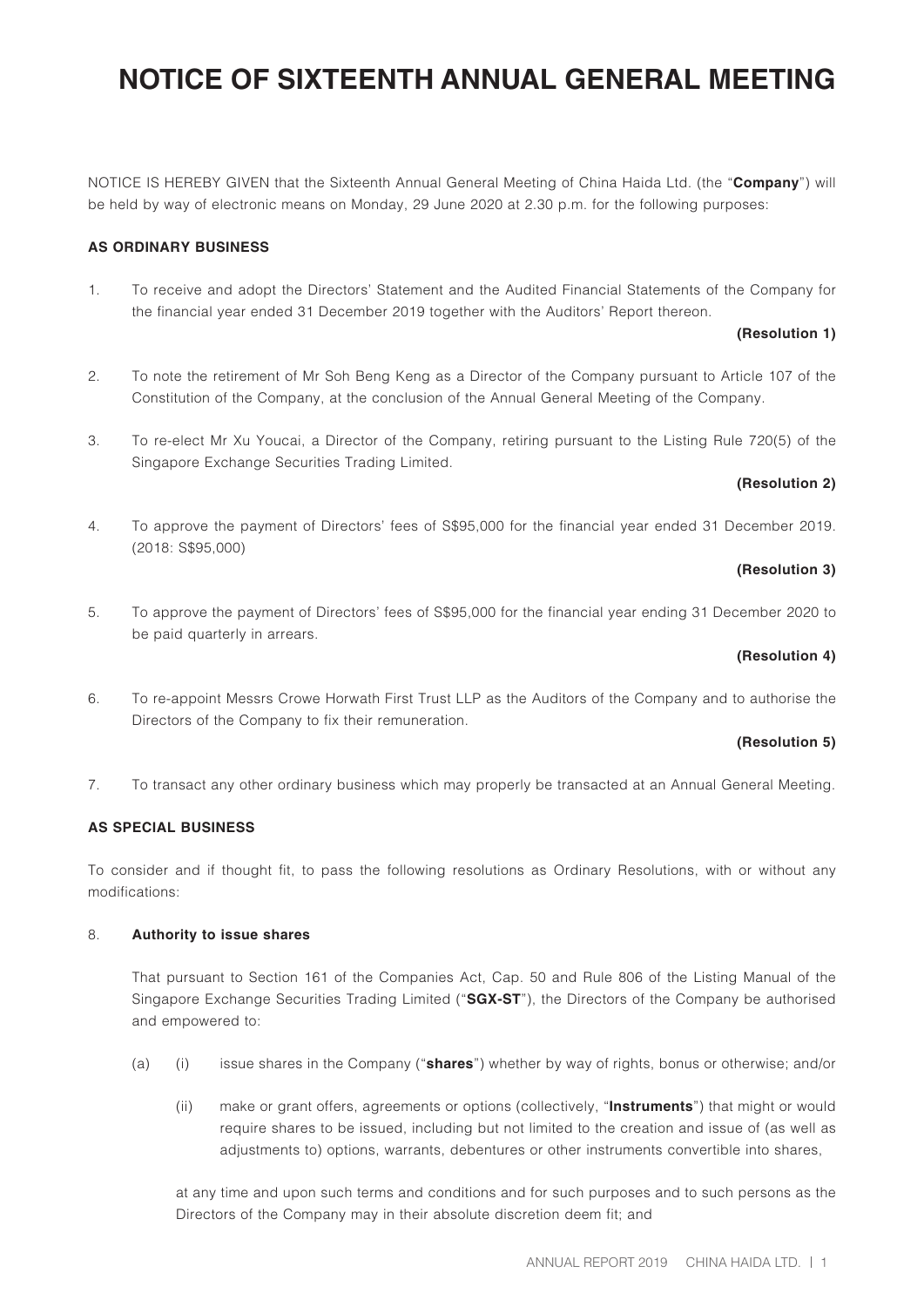(b) (notwithstanding the authority conferred by this Resolution may have ceased to be in force) issue shares in pursuance of any Instruments made or granted by the Directors of the Company while this Resolution was in force,

### provided that:

- (1) the aggregate number of shares (including shares to be issued in pursuance of the Instruments, made or granted pursuant to this Resolution) to be issued pursuant to this Resolution shall not exceed fifty per centum (50%) of the total number of issued shares (excluding treasury shares and subsidiary holdings) in the capital of the Company (as calculated in accordance with sub-paragraph (2) below), of which the aggregate number of shares to be issued other than on a pro rata basis to shareholders of the Company shall not exceed twenty per centum (20%) of the total number of issued shares (excluding treasury shares and subsidiary holdings) in the capital of the Company (as calculated in accordance with sub-paragraph (2) below);
- (2) (subject to such calculation as may be prescribed by the SGX-ST) for the purpose of determining the aggregate number of shares that may be issued under sub-paragraph (1) above, the total number of issued shares (excluding treasury shares and subsidiary holdings) shall be based on the total number of issued shares (excluding treasury shares and subsidiary holdings) in the capital of the Company at the time of the passing of this Resolution, after adjusting for:
	- (a) new shares arising from the conversion or exercise of any convertible securities;
	- (b) new shares arising from exercising share options or vesting of share awards which are outstanding or subsisting at the time of the passing of this Resolution, provided the options or awards were granted in compliance with Part VIII of Chapter 8 of the Listing Manual of the SGX-ST; and
	- (c) any subsequent bonus issue, consolidation or subdivision of shares;
- (3) in exercising the authority conferred by this Resolution, the Company shall comply with the provisions of the Listing Manual of the SGX-ST for the time being in force (unless such compliance has been waived by the SGX-ST) and the Constitution of the Company; and
- (4) unless revoked or varied by the Company in a general meeting, such authority shall continue in force until the conclusion of the next Annual General Meeting of the Company or the date by which the next Annual General Meeting of the Company is required by law to be held, whichever is earlier.

[See Explanatory Note (i)] **(Resolution 6)**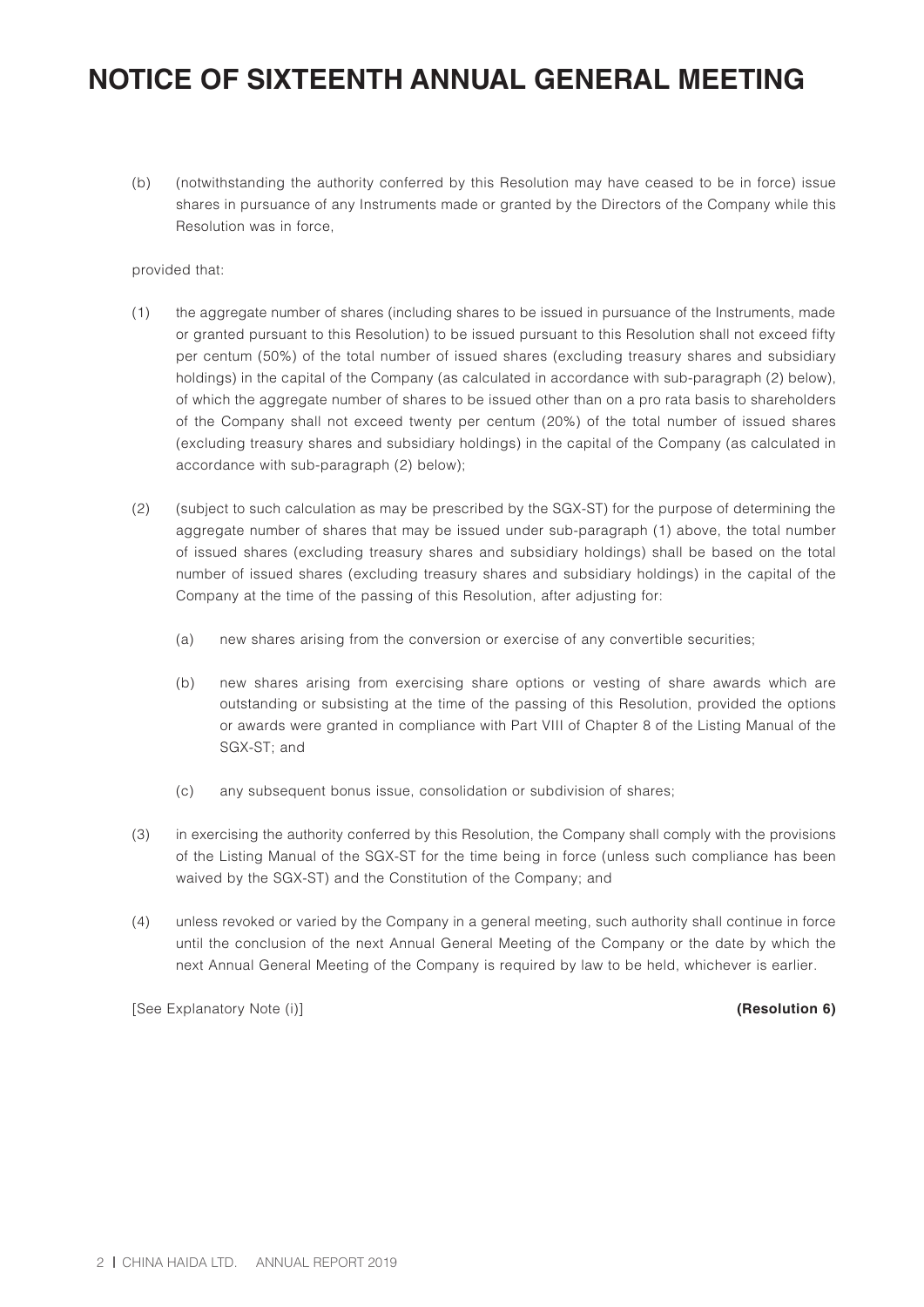#### 9. **The proposed Renewal of the Shareholders' Mandate for Interested Person Transactions**

That for the purposes of Chapter 9 of the Listing Manual of the Singapore Exchange Securities Trading Limited (the "**SGX-ST**"):

- (a) approval be and is hereby given for the renewal of the shareholders' mandate for the Company and its subsidiaries, or any of them, to enter into any of the transactions falling within the types of interested person transactions as set out in the Appendix A to the Notice of Annual General Meeting dated 14 June 2020 ("**Appendix A**"), with any party who is of the class of the interested persons described in the Appendix A, provided that such transactions are carried out on normal commercial terms and in accordance with the review procedures of the Company for such interested persons transactions as set out in the Appendix A;
- (b) the shareholders' mandate shall, unless revoked or varied by the Company in general meeting, continue in force until the conclusion of the next Annual General Meeting of the Company or the date by which the next Annual General Meeting of the Company is required by law to be held, whichever is earlier; and;
- (c) authority be given to the Directors of the Company to complete and do all such acts and things (including executing all such documents as may be required) as they may consider necessary, desirable or expedient to give effect to the shareholders' mandate as they may think fit.

[See Explanatory Note (ii)] **(Resolution 7)**

By Order of the Board

Marilyn Tan Lay Hong Company Secretary Singapore, 14 June 2020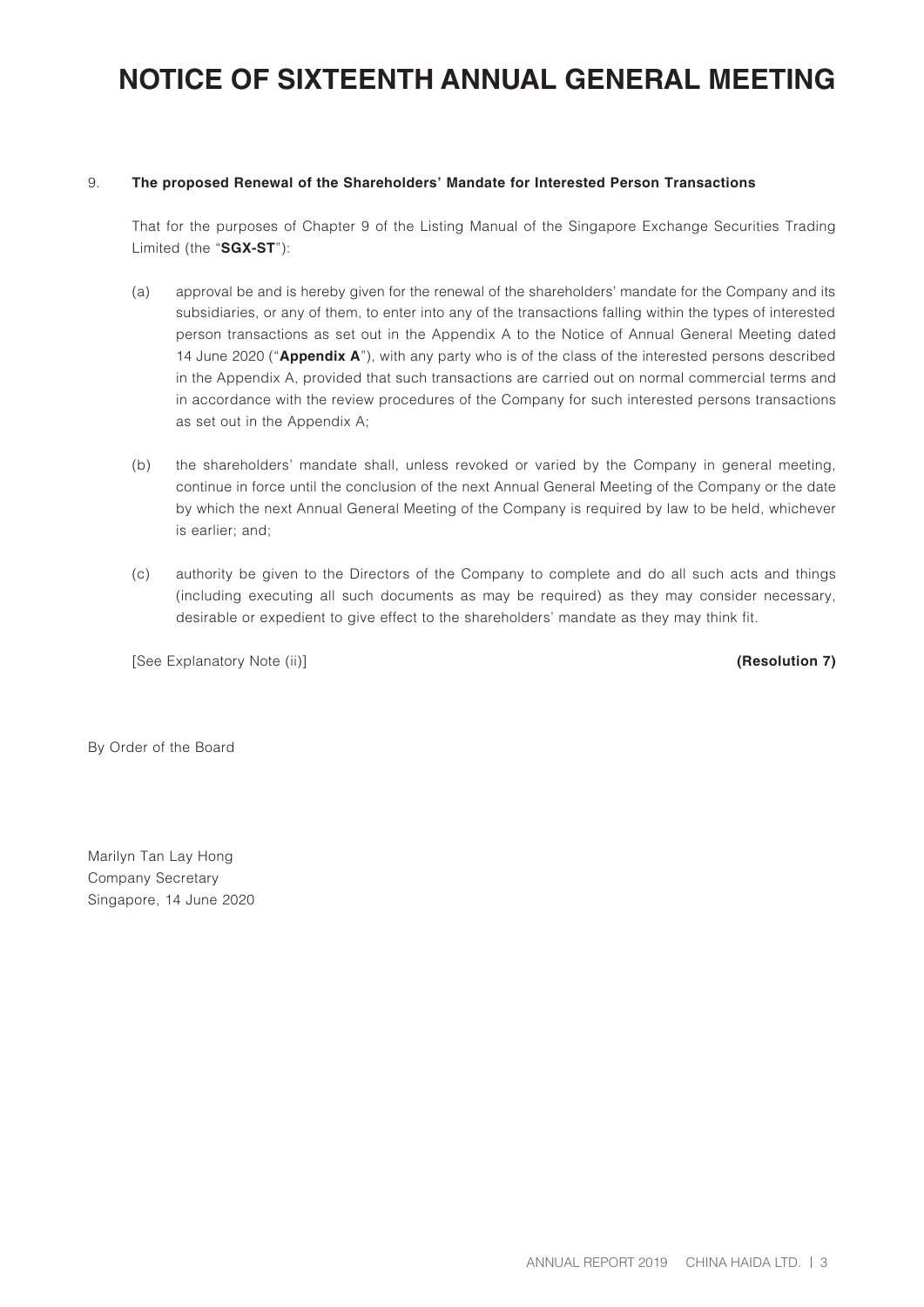#### **Explanatory Notes:**

(i) The Ordinary Resolution 6 in item 8 above, if passed, will empower the Directors of the Company, effective until the conclusion of the next Annual General Meeting of the Company, or the date by which the next Annual General Meeting of the Company is required by law to be held or such authority is varied or revoked by the Company in a general meeting, whichever is the earlier, to issue shares, make or grant Instruments convertible into shares and to issue shares pursuant to such Instruments, up to a number not exceeding, in total, 50% of the total number of issued shares (excluding treasury shares and subsidiary holdings) in the capital of the Company, of which up to 20% may be issued other than on a pro-rata basis to shareholders.

For determining the aggregate number of shares that may be issued, the total number of issued shares (excluding treasury shares and subsidiary holdings) will be calculated based on the total number of issued shares (excluding treasury shares and subsidiary holdings) in the capital of the Company at the time this Ordinary Resolution is passed after adjusting for new shares arising from the conversion or exercise of any convertible securities or share options or vesting of share awards which are outstanding or subsisting at the time when this Ordinary Resolution is passed provided the options or awards were granted in compliance with Part VIII of Chapter 8 of the Listing Manual of the SGX-ST, and any subsequent bonus issue, consolidation or subdivision of shares.

(ii) The Ordinary Resolution 7 proposed in item 9 above, if passed, will authorise the interested person transactions as described in the Appendix A and recurring in the year and will empower the Directors of the Company to do all acts necessary to give effect to the shareholders' mandate. This authority will, unless previously revoked or varied by the Company in a general meeting, expire at the conclusion of the next Annual General Meeting of the Company or the date by which the next Annual General Meeting of the Company is required by law to be held, whichever is the earlier.

#### **Notes:**

- 1. The Annual General Meeting ("**AGM**") is being convened and will be held by electronic means pursuant to the COVID-19 (Temporary Measures) (Alternate Arrangements for Meetings for Companies, Variable Capital Companies, Business Trusts, Unit Trusts and Debenture Holders) Order 2020. Printed copies of this Notice will not be sent to members. Instead, this Notice will be sent to members by electronic means via publication on the Company's website at the URL www.haida.com.sg. This Notice will also be made available on the SGX website at the URL https://www.sgx.com/securities/company-announcements.
- 2. The proceedings of this AGM will be broadcasted "live" through an audio-and-video webcast and audio-only feed. Shareholders and investors holding shares through Supplementary Retirement Schedule ("**SRS**") ("**SRS Investors**") who wish to follow the proceedings must submit their request with their full name (as per CDP/CPF/Script-based records), identification number (e.g. NRIC/Passport Number/FIN), shareholding type(s) (e.g. CDP/CPF/Script-based), email address and contact number (to enable the Company and/or its agents and service providers to authenticate their status as member) to the Company no later than 2.30 p.m. on 26 June 2020 (i.e. not less than 72 hours before the time appointed for holding the above AGM), to srs.teamd@boardroomlimited.com.

Upon successful authentication, each member will receive an email reply by 2.00 p.m. on 27 June 2020. The email reply will contain instructions to access the live webcast of the AGM proceedings. Only authenticated members are permitted to access and attend the AGM proceedings. Members who have pre-registered by the deadline of 2.30 p.m. on 26 June 2020 but have not received an email reply by 3.00 p.m. on 27 June 2020 are to contact the Company for assistance by phone (at (65) 6230 9768) or by email srs.teamd@boardroomlimited.com as soon as practicable.

On the day of the AGM, before an authenticated and pre-registered member may access the live webcast and attend the AGM (by electronic means), the member's identity is required to be verified by the Company's Share Registrar. Members are encouraged to log in (to access the live webcast of the AGM proceedings) early to avoid possible bottlenecks and potential delays. We seek your kind understanding and cooperation. Members may log in from 1.30 p.m. on Monday, 29 June 2020.

3. Investors holding shares through relevant intermediaries ("**Investors**") (other than SRS Investors) will not be able to pre-register for the "live" broadcast of the AGM. An Investor (other than SRS Investors) who wishes to participate in the "live" broadcast of the AGM should instead approach his/her relevant intermediary as soon as possible in order to make the necessary arrangements. The relevant intermediary is required to submit a consolidated list of participants (setting out in respect of each participant, his/her name, email address and NRIC/Passport number) to the Share Registrar, Boardroom Corporate & Advisory Services Pte. Ltd., via email to srs.teamd@boardroomlimited.com no later than 2.30 p.m. on 26 June 2020.

In this Notice of AGM, a "relevant intermediary" means:

- (a) a banking corporation licensed under the Banking Act, Chapter 19 of Singapore or a wholly-owned subsidiary of such a banking corporation, whose business includes the provision of nominee services and who holds shares in that capacity;
- (b) a person holding a capital markets services licence to provide custodial services for securities under the Securities and Futures Act, Chapter 289 of Singapore and who holds shares in that capacity; or
- (c) the Central Provident Fund Board ("**CPF Board**") established by the Central Provident Fund Act, Chapter 36 of Singapore, in respect of shares purchased under the subsidiary legislation made under that Act providing for the making of investments from the contributions and interest standing to the credit of members of the Central Provident Fund, if the CPF Board holds those shares in the capacity of an intermediary pursuant to or in accordance with that subsidiary legislation.